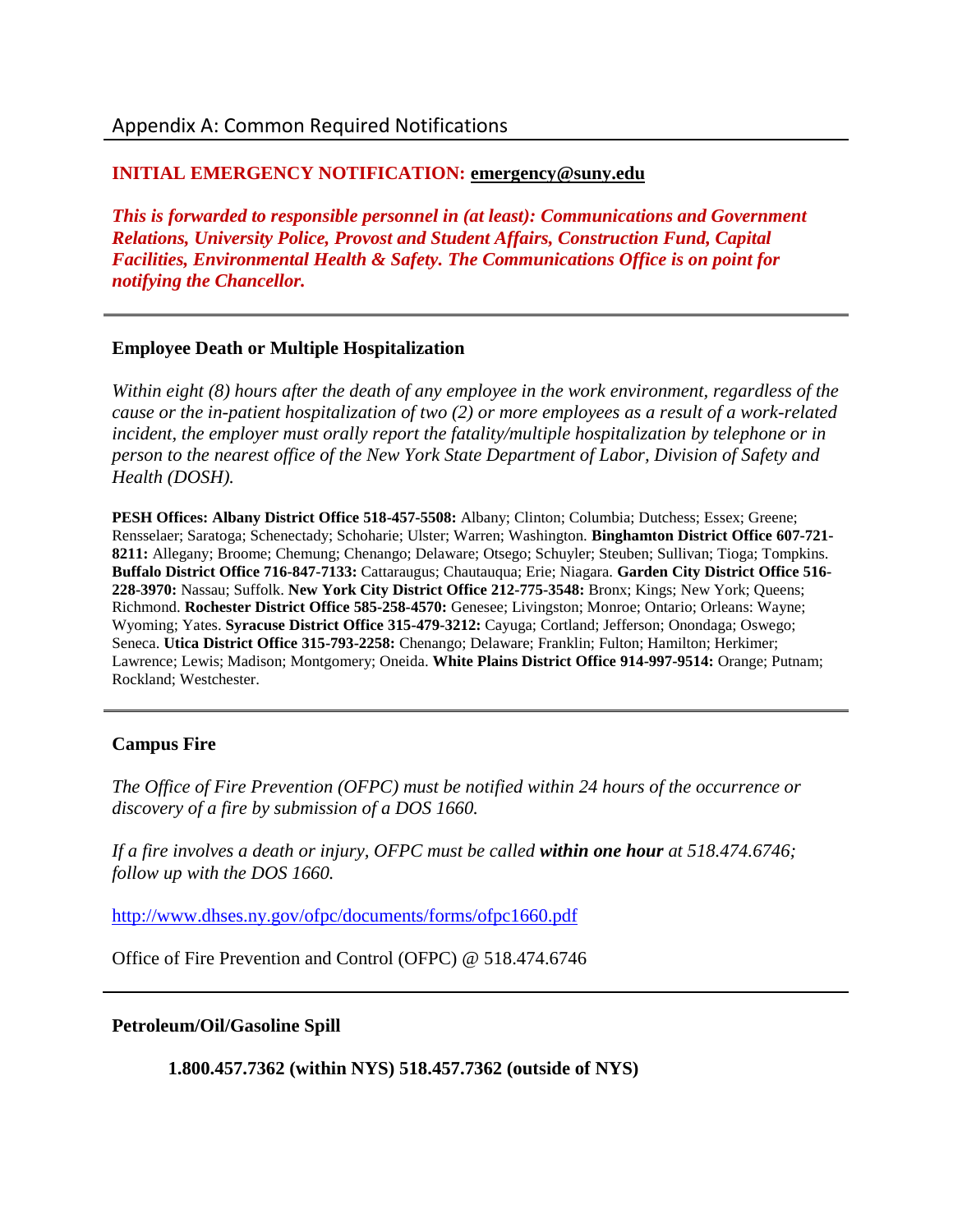*All petroleum spills that occur within New York State (NYS) must be reported to the NYS Spill Hotline (1-800-457-7362) within 2 hours of discovery, except spills which meet all of the following criteria:*

- *The quantity is known to be less than 5 gallons; and*
- *The spill is contained and under the control of the spiller; and*
- *The spill has not and will not reach the State's water or any land; and*
- *The spill is cleaned up within 2 hours of discovery.*

*A spill is considered to have not impacted or reached land if it occurs on a paved surface such as asphalt or concrete. A spill in a dirt or gravel parking lot is considered to have impacted land and is reportable.* 

*Spills that Violate the Clean Water Act:* If the Petroleum Discharge is in violation of the Clean Water Act, the National Response Center must also be contacted at 800.424.8802. This call should be made as soon as there is knowledge of an oil discharge that violates water quality standards or causes sheen *on navigable waters*.

# **Chemical Spills**

There are an assortment of regulations concerning chemical spill notifications that are triggered by the quantity of chemical spilled, the chemical's specific reporting threshold, and other conditions of the event. It is not possible to provide a full summary in this limited space. In general, if there is a serious spill, a campus may want to notify the following entities while they are researching the exact requirements. This suggestion may result in over-reporting.

- *NYS Spill Hotline at 800.457.7362*
- *National Response Center 800.424.8802*
- *Local Fire Department*
- *Local Emergency Response Committee (LEPC)*

#### **Construction Related Emergency**

NYS Public Building Law defines a *construction emergency* as "damage to or a malfunction in buildings or property of the state of New York caused by an unanticipated, sudden, or unexpected occurrence which involves a pressing necessity for immediate repair, reconstruction or maintenance in order to permit the safe continuation of a necessary public use of function, or to protect the property of the state of New York, or the life, health or safety of any person."

For State Operated Facility construction related emergencies, immediately contact your SUCF Program Manager to process an emergency declaration and begin corrective actions: <http://www.sucf.suny.edu/business/CapitalProgramMgmtList.pdf>